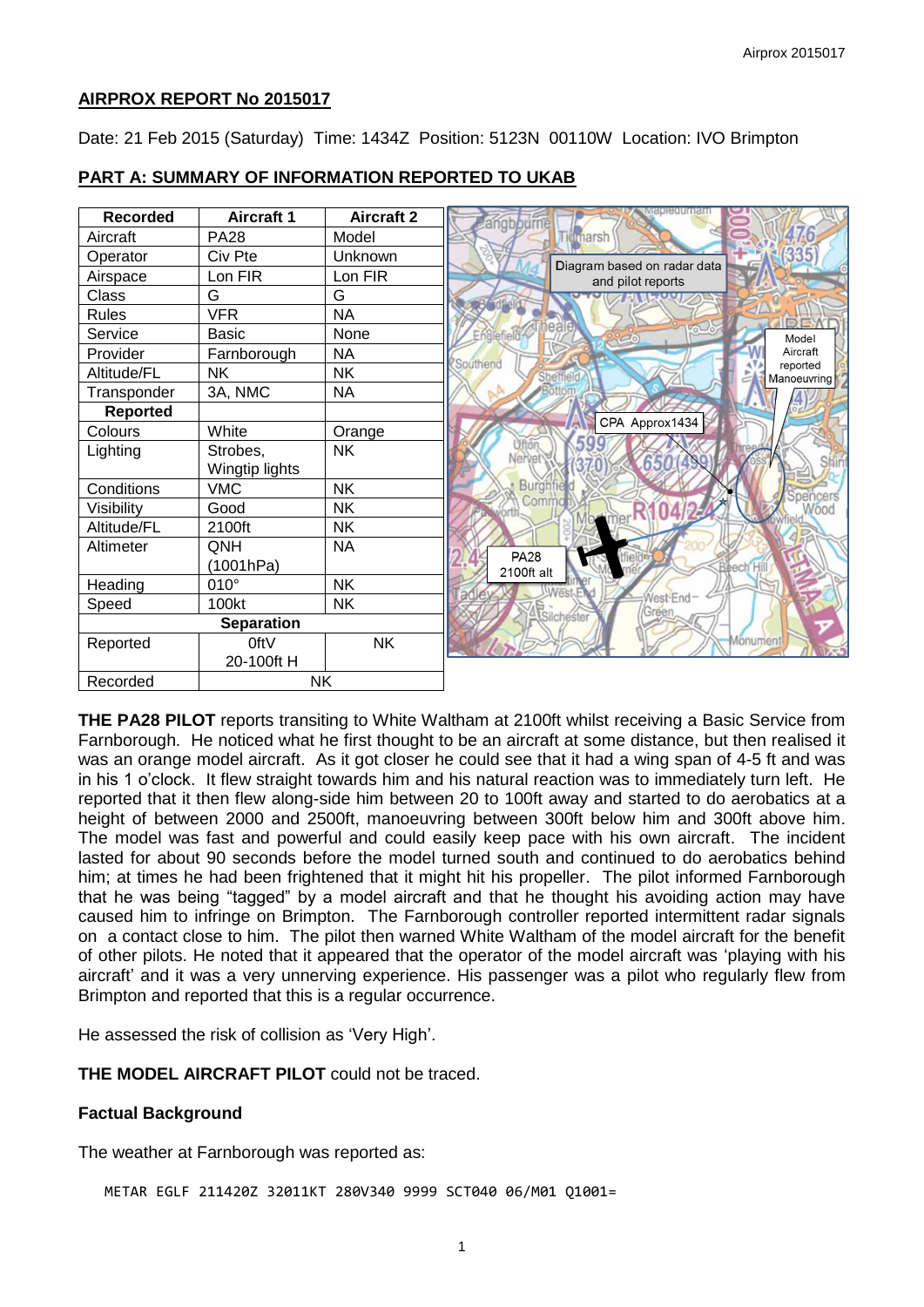# **Analysis and Investigation**

# **CAA ATSI**

The PA28 pilot was in receipt of a Basic Service from Farnborough LARS (W), squawking 0460 without Mode C level reporting. The Farnborough controller's workload was assessed as medium.

At 1422:30, due to a departure from Farnborough, the PA28 pilot was instructed to report if climbing above his reported level of 1900ft. The PA28 pilot responded that he was through 1700ft on QNH 1001. The PA28 continued to manoeuvre to the west and northwest of Farnborough. At 1433:44 the PA28 was 4.4nm east of Brimpton Airfield and 12.2nm northwest of Farnborough. The PA28 continued to track east and at 1434:27 a manoeuvring and intermittent contact was shown in the PA28's 1 o'clock position at a range of 1.1nm – Figure 1.



Figure 1 – Heathrow single source radar at 1434:27

At 1434:39 the PA28 was 6nm east of Brimpton Airfield. The horizontal distance between the two aircraft was 1nm with the unknown contact in a left turn – Figure 2.



Figure 2 – Heathrow single source radar at 1434:39

At 1434:43 the PA28 called Farnborough and the following RTF exchange occurred: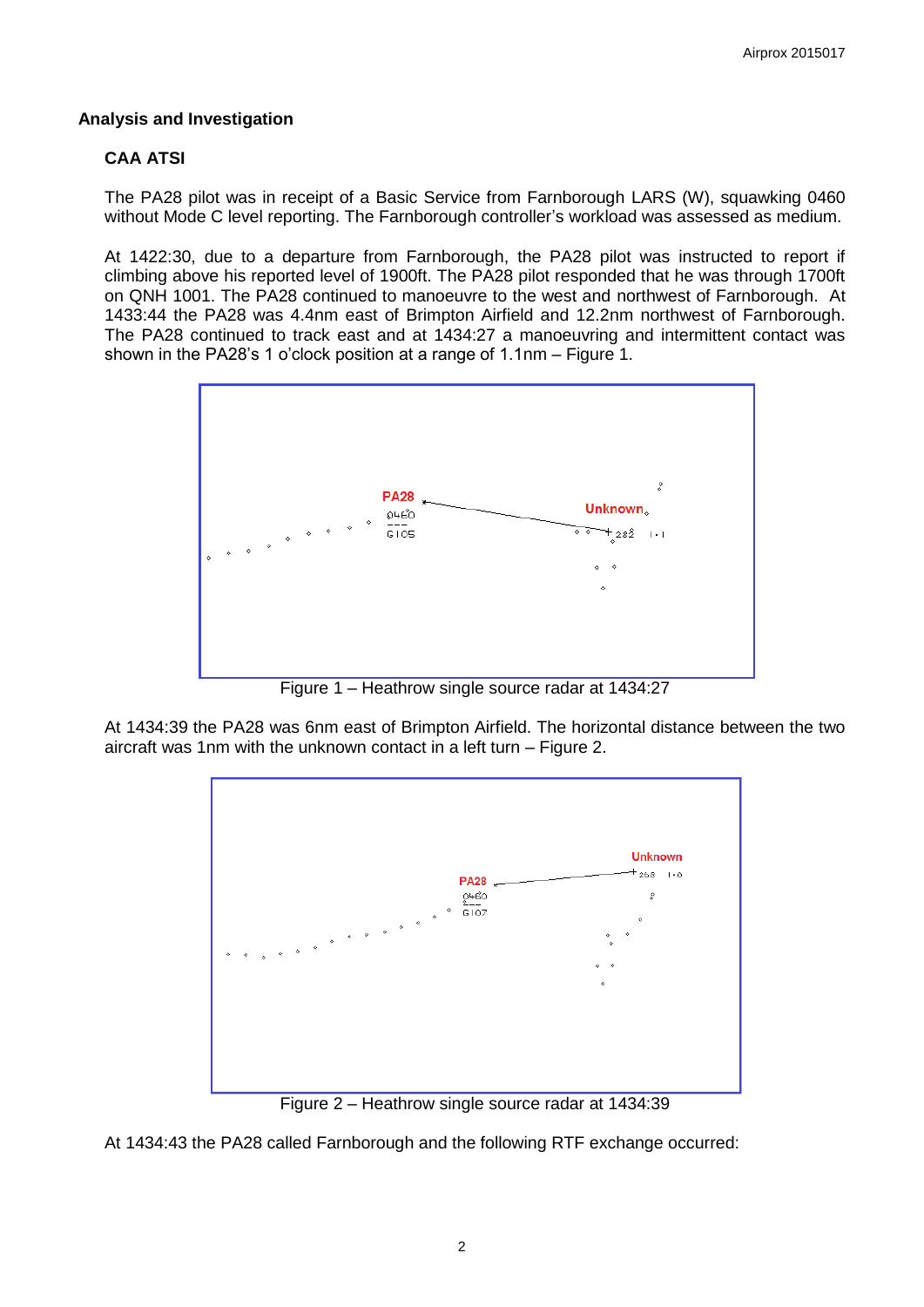PA28 *"Er we're getting close to Brimpton – but we have to get close to Brimpton and someone's got a model aircraft which is like tagging us or trying to get close to us he's like buzzing us around"*

At 1434:59 the unknown intermittent contact was 0.6nm southeast of the PA28 tracking south. Figure 3.



Figure 3 – Heathrow single source radar at 1434:59

ATC *"(PA28)c/s roger you're still outside the lines on er my radar and is it a prima – is it a contact just to the east of you there's an intermittent primary just there"*

PA28 *"We we're about two hundred feet away from it and it's a model aircraft er but for some reason it seems to be tagging us although it's now sheared off"*

ATC *"(PA28)c/s roger has that gone off to the south now"*

PA28 *"Yeah it's off to the south now [1435:20]"* 

This was acknowledged by the controller who passed traffic information on another aircraft in the vicinity and the PA28 then transferred to the White Waltham frequency. The PA28 pilot's written report indicated that he was at an altitude of 2100ft and the model aircraft was operating between 2000ft and 2500ft. It was not possible to determine if the unknown intermittent contact shown on radar was the aircraft sighted by the PA28 pilot.

The PA28 was in receipt of a Basic Service where the avoidance of other traffic is ultimately the pilot's responsibility and where a controller is not required to monitor the flight<sup>1</sup>.

'A Basic Service is an ATS provided for the purpose of giving advice and information useful for the safe and efficient conducts of flights. This may include weather information, changes of serviceability of facilities, conditions at aerodromes, general airspace activity information, and any other information likely to affect safety. The avoidance of other traffic is solely the pilot's responsibility.

Basic Service relies on the pilot avoiding other traffic, unaided by controllers. It is essential that a pilot receiving this ATS remains alert to the fact that, unlike a Traffic Service and a Deconfliction Service, the provider of a Basic Service is not required to monitor the flight.'

 $\overline{\phantom{a}}$ 

<sup>&</sup>lt;sup>1</sup> CAP774 Chapter 2, Paragraph 2.1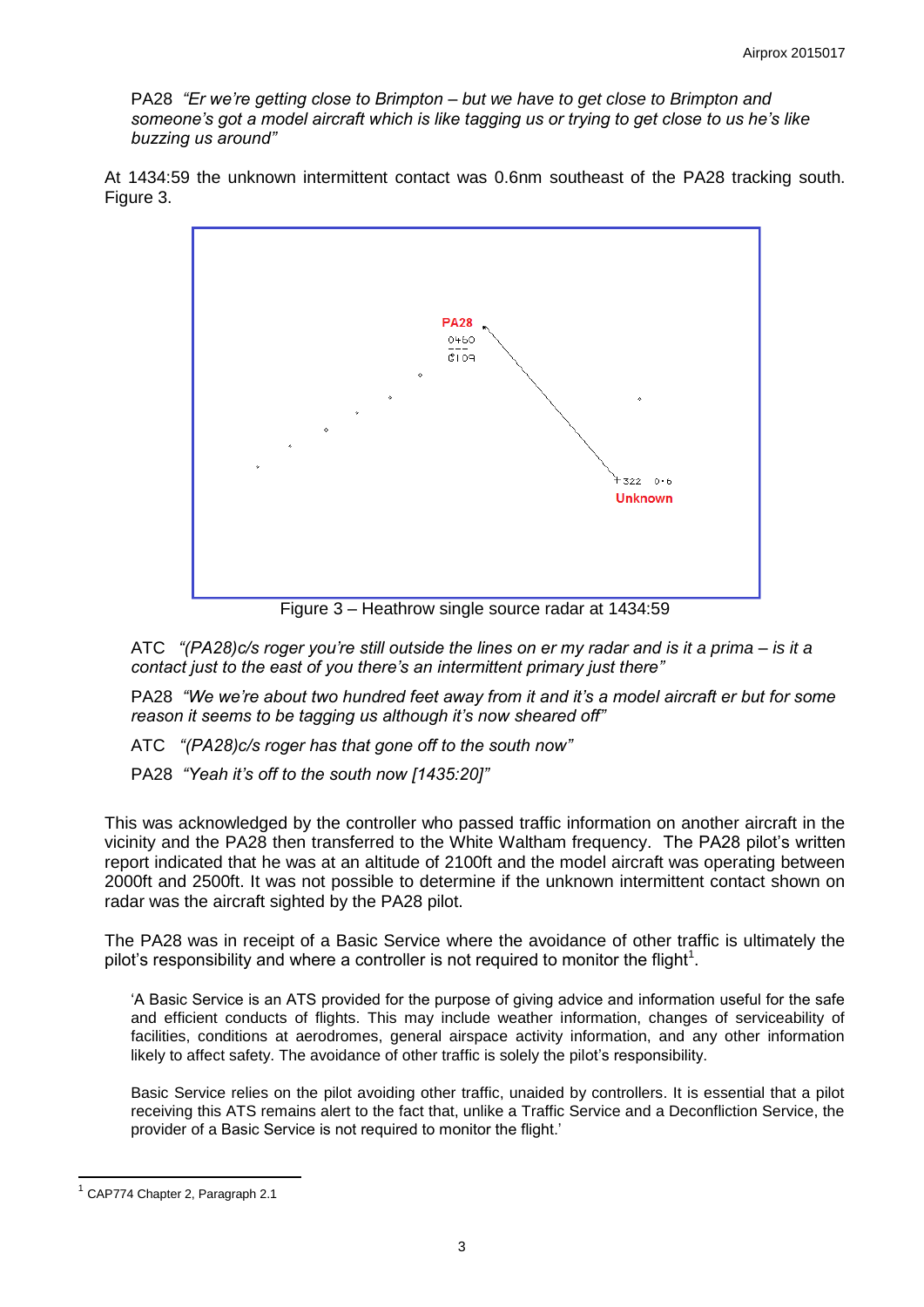## **UKAB Secretariat**

The Air Navigation Order 2009 (as amended), Article 138 $2$  states:

'A person must not recklessly or negligently cause or permit an aircraft to endanger any person or property.'

Article 166, paragraphs 2, 3 and 4 state:

'(2) The person in charge of a small unmanned aircraft may only fly the aircraft if reasonably satisfied that the flight can safely be made.

(3) The person in charge of a small unmanned aircraft must maintain direct, unaided visual contact with the aircraft sufficient to monitor its flight path in relation to other aircraft, persons, vehicles, vessels and structures for the purpose of avoiding collisions.'

(4) The person in charge of a small unmanned aircraft which has a mass of more than 7kg excluding its fuel but including any articles or equipment installed in or attached to the aircraft at the commencement of its flight, must not fly the aircraft

(a) in Class A, C, D or E airspace unless the permission of the appropriate air traffic control unit has been obtained;

(b) within an aerodrome traffic zone …; or

(c) at a height of more than 400 feet above the surface unless it is flying in airspace described in sub-paragraph (a) or (b) and in accordance with the requirements for that airspace.'

#### **Summary**

An Airprox was reported on 21 February at 1434 between a PA28 and a model aircraft. The PA28 was VFR in VMC and flying at 2100ft under a Basic Service with Farnborough. The model aircraft operator could not be traced.

### **PART B: SUMMARY OF THE BOARD'S DISCUSSIONS**

Information available consisted of reports from the pilot of the PA28, transcripts of the relevant RT frequencies, radar photographs/video recordings, reports from the air traffic controllers involved and reports from the appropriate ATC and operating authorities.

The Board were somewhat perplexed by this occurrence. The PA28 pilot had clearly seen some sort of model in proximity yet advice from the British Model Flying Association (BMFA) was that models of the size described would not normally be flown by line of sight at 2000ft because they would likely be too small to be seen and effectively controlled from the ground. Nevertheless, the BMFA also advised that it was conceivable for such models to be flown at these altitudes using first-person-view<sup>3</sup> (FPV); however, they seldom flew aerobatics because they became difficult to control. Notwithstanding, Board members discussed light-weight, jet-powered, large model aircraft that were becoming increasingly popular, and which could easily fly at this level, reportedly at speeds of up to 200kts. Such models were usually flown with FPV but, if done so, were also legally required to be flown with an observer alongside the operator. The Board wondered whether it had been such a model that might have appeared to be doing aerobatic-type manoeuvres in the vicinity of the PA28 when simply conducting general handling in the area.

Although they could not discount it completely, because such models were usually constructed of light-weight materials the Board thought it unlikely that the primary radar trace seen by Farnborough was the model aircraft. Recognising that although small objects such as birds can sometimes reflect as radar returns to nearby radar heads, nevertheless members opined that a model in this location would probably not have presented a large enough cross-section to the radar, and would therefore be

 2 Article 253 of the ANO details which Articles apply to small unmanned aircraft. Article 255 defines 'small unmanned aircraft'. The ANO is available to view at [http://www.legislation.gov.uk.](http://www.legislation.gov.uk/)<sup>3</sup> Using video compression.

Using video cameras mounted on the model to relay live video to an operator on the ground equipped with virtual reality goggles or displays.